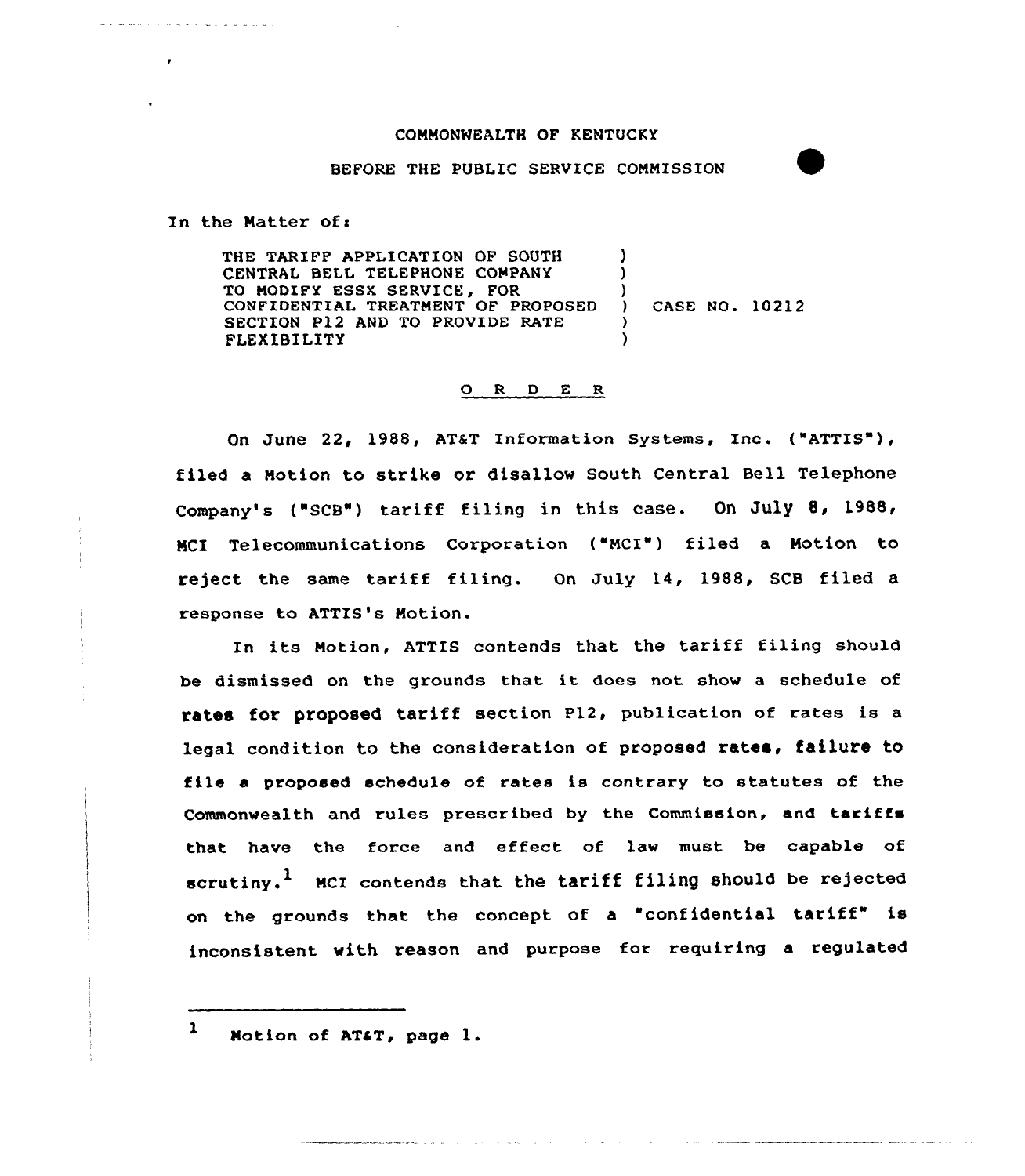utility to publish <sup>a</sup> tariff, the publication of tariffs is a well established doctrine of utility regulation, and statutes of the Commonwealth require the publication of rate schedules.<sup>2</sup> SCB responds that the tariff filing does not violate any statutes of the Commonwealth or rules prescribed by the Commission and is consistent with actions taken by the Commission in other areas of regulation.

The Commission, having considered the Notions and SCB's response, and being advised, is of the opinion and finds that the Notions should be sustained. Accoxdingly, proposed tariff section P12 and proposed changes to tariff section A12 that accommodate tariff section P12 be and they HEREBY are denied as <sup>a</sup> matter of law.

The Commission will proceed to hearing in this case to consider the following matters, as well as other matters that might arise: (1) proposed changes to tariff sections A2 and A4, (2) whether rates proposed in tariff section P12 should be published in tariff section A12, (3) whether existing ESSX rates published in tariff section A12 should be vintaged to tariff section A212, (4) ESSX pricing methodology, (5) the bundling of ESSX service options, and (6) whether and what form of rate

 $-2-$ 

<sup>2</sup> Notion of NCI, pages 1-3.

<sup>3</sup> Response of SCB, generally.